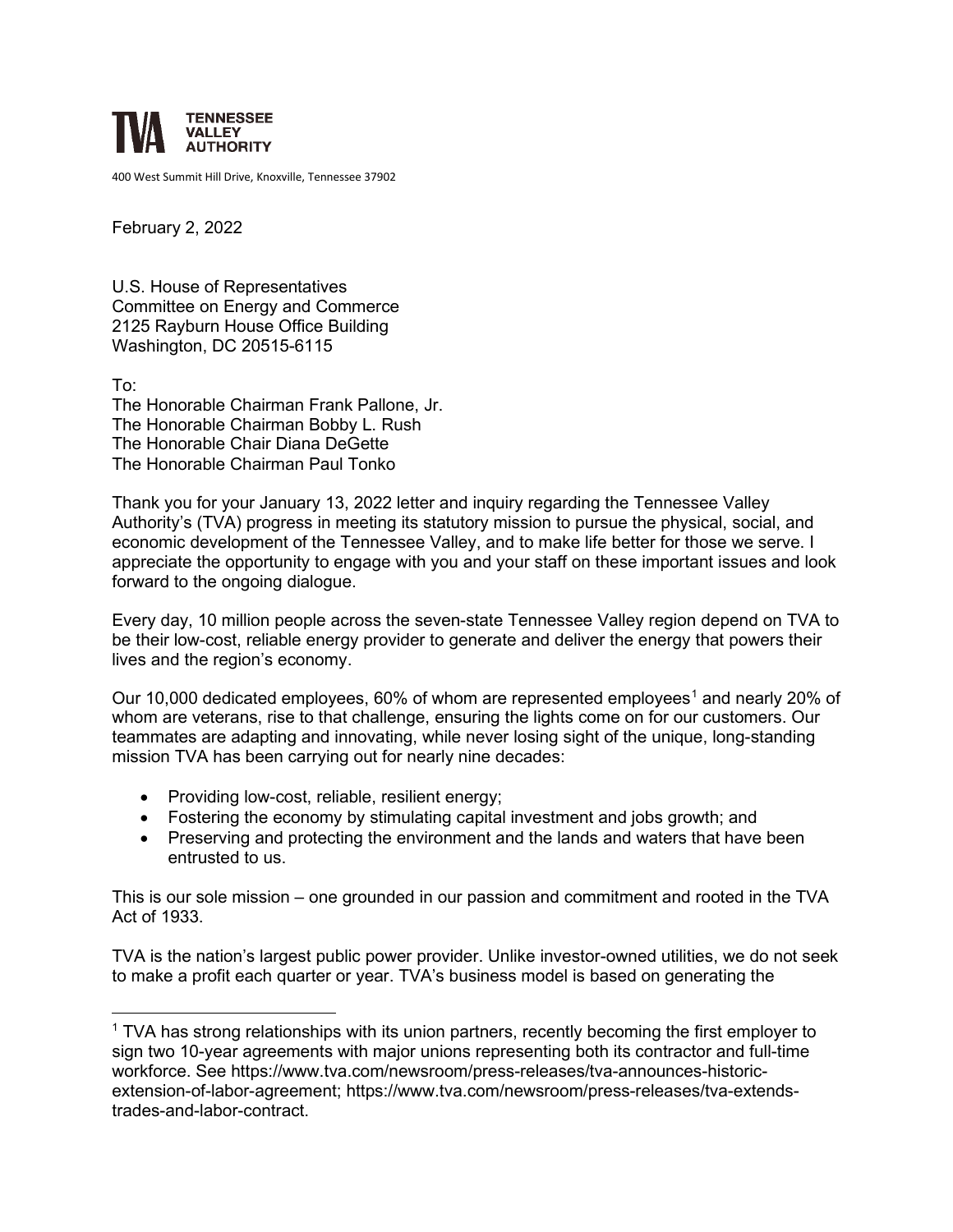U.S. House of Representatives Committee on Energy and Commerce Page 2 February 2, 2022

revenue needed to manage our system costs while keeping rates low for our customers – all without receiving federal appropriations. Our revenues are used to support the communities we serve through investments to build cleaner generating facilities and integrate renewables, strengthen energy efficiency programs and enhance the transmission system that carries reliable, resilient energy to customers' homes and businesses. Our investments also support the critical partnerships we have with 153 Local Power Companies (LPCs).

TVA agrees that climate change is one of the major challenges that our nation and that the world faces today, and it must be responded to with innovation and urgency. TVA is aligned with the Biden Administration, as well as other stakeholders, in that reducing carbon emissions across the economy must be a shared priority. Working in partnership with our 153 LPCs, TVA has achieved inspiring results. For more details, you can visit our [Sustainability Report.](https://tva-azr-eastus-cdn-ep-tvawcm-prd.azureedge.net/cdn-tvawcma/docs/default-source/environment/tva-sustainability-report-fy2020.pdf?sfvrsn=a194b897_7)

TVA is a national leader in carbon reduction, but we know there is more to do. We are executing an industry-leading plan to reduce carbon emissions, which builds upon our progress – having already slashed carbon emissions by 63% from 2005 to 2020. We are proud that these efforts have positioned TVA as the leader in carbon emissions reductions in the Southeast. As we look ahead, we are executing a plan to reduce carbon by 70% by 2030 and have a path to an 80% reduction by 2035 – without affecting energy costs, reliability, or resiliency. We continue to invest in emerging technologies, including energy storage, electric vehicle evolution, decarbonization options, connected communities, regional grid transformation, and advanced nuclear solutions.

Beyond 2035, we aspire to achieve net-zero emissions by 2050 and are actively pursuing and researching the technologies needed to get there. This highlights the need for accelerated innovation not only by TVA, but also with the support and resources from other federal agencies and peer utilities. We recognize our role and are prepared to lead these initiatives.

Even now, TVA is having critical conversations with others in the utility industry and other major sectors (such as transportation), policymakers and our communities to determine costconscious and equitable solutions to achieve this ambitious net-zero target. The ongoing transition to cleaner energy must be intentional and balanced to deliver the greatest value for the 10 million Americans that we are privileged to serve, and ensure no one is left behind in that transition. This is particularly important given the Tennessee Valley region has a unique set of challenges including widespread areas with depressed incomes, harsh summers and winters, severe weather events, and aging and energy-inefficient housing.

At TVA, our approach is multi-faceted:

**Maintaining affordability, reliability, and resiliency while reducing carbon emissions**: TVA is balancing the pace of our clean energy transition with our obligation to provide affordable, reliable, resilient power. Nearly 60% of the energy we generate today comes from carbon-free sources. We are on a path to increase that percentage over the next decade, while continuing to deliver 99.999% reliability as we have each year since 2000.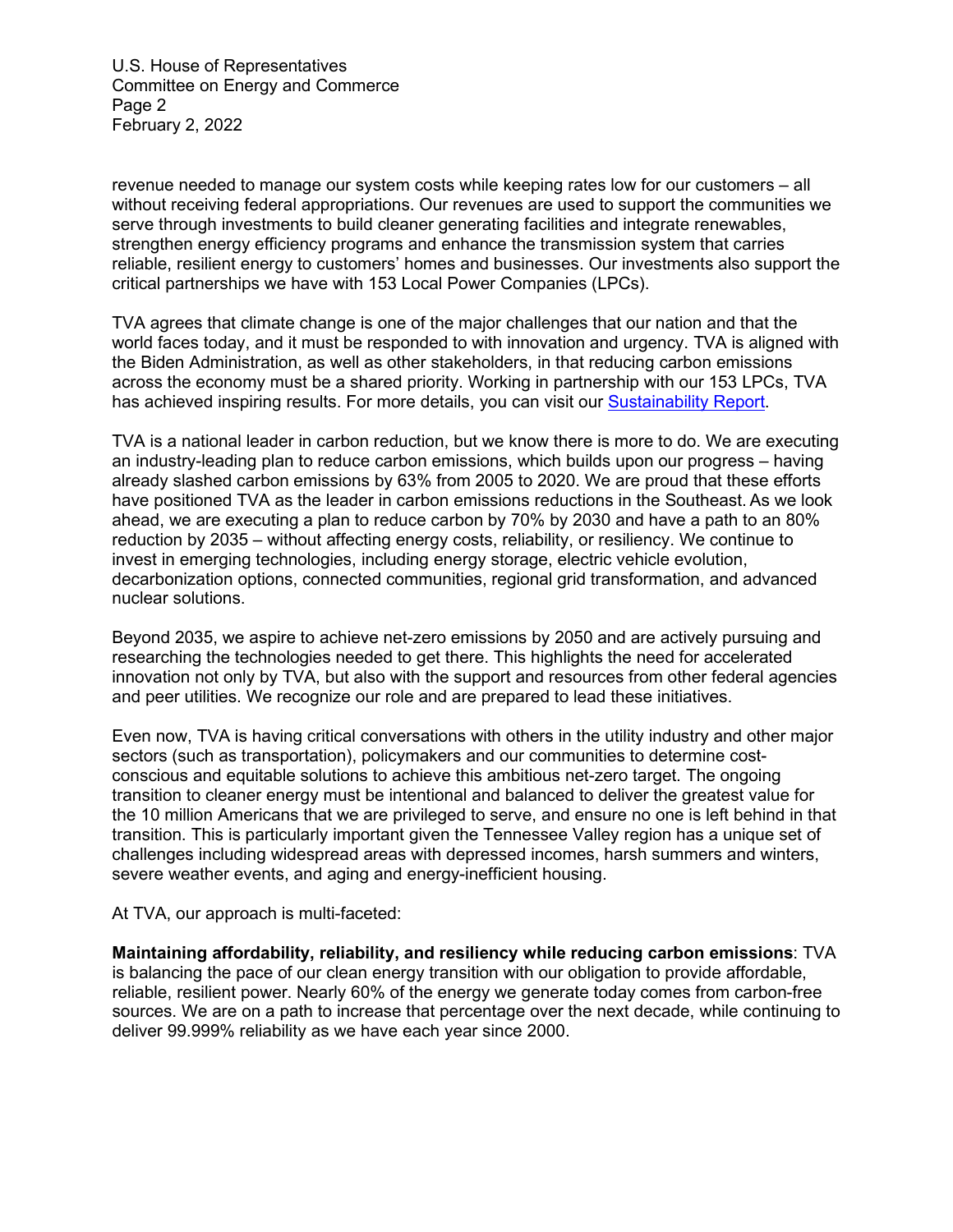U.S. House of Representatives Committee on Energy and Commerce Page 3 February 2, 2022

Our existing generation fleet includes the nation's third largest nuclear fleet, which generates safe, reliable, low-cost, carbon-free power and meets approximately 40% of the energy needs of TVA's service territory. To achieve our carbon reduction goals in the future, TVA is actively exploring options to construct new nuclear generation at the Clinch River Site in east Tennessee. This first-of-a-kind construction is dependent on additional funding sources for the project.

We are rapidly increasing renewable resources on our system. Over the past several years, TVA has contracted over 2,300 megawatts of solar capacity expected to come online by the end of 2023 with total additions of 10,000 megawatts by 2035. These new resources will complement TVA's existing hydro fleet, which represents 16% of our portfolio, and TVA will continue to review and consider additional opportunities for wind. Regardless of our inability to take advantage of renewable energy credits, we remain committed to these new renewable targets.

TVA is also championing the expansion of renewable resources by its LPCs. All of the 146 LPCs that signed a long-term agreement with TVA have the option to procure 5% of their energy from non-TVA sources, representing an additional 2,000 megawatts of solar potential. LPCs are taking advantage of this option – there are 15 solar projects underway and two solar projects already in operation. TVA is enabling the increase in renewables while also maintaining reliability with our generation when these intermittent resources are not available. This further reinforces the value of the long-term agreements between TVA and its customers.

In addition to enabling greater levels of renewables, our investments in future natural gas generation enable additional retirements of older coal-fired units with higher carbon intensity and provide additional reliability, complementing the increased renewable resources.

**Prioritizing a low-cost approach**: TVA understands the importance of maintaining affordable rates. Our current residential rates are lower than 80% of large utilities in the country, and we plan to keep base rates flat until 2030 – a commitment that stands out in the industry. Additionally, our industrial customers benefit from rates lower than 95% of customers served by the largest utilities in the country.

Recognizing that energy costs can create a burden for economically challenged households and communities, TVA employs a least-cost planning approach consistent with the TVA Act to deliver energy at rates as low as feasible. Consistent with this approach, TVA selects economical resources that ensure continued reliability of the system. And our strategy for new intermittent renewable resources is executed in a way that does not unfairly shift costs.

We have taken numerous steps over the past eight years to ensure low rates: removing \$800 million of annual operating and maintenance costs, reducing our overall debt by \$7 billion, lowering annual interest expense by \$200 million, lowering our fuel cost by \$1 billion per year, and offering partnership and pandemic relief and recovery credits to our customers. These efforts have resulted in a 4% reduction in TVA's overall wholesale electric rates. Although TVA has not received any federal appropriations over that time, our strategic financial efforts have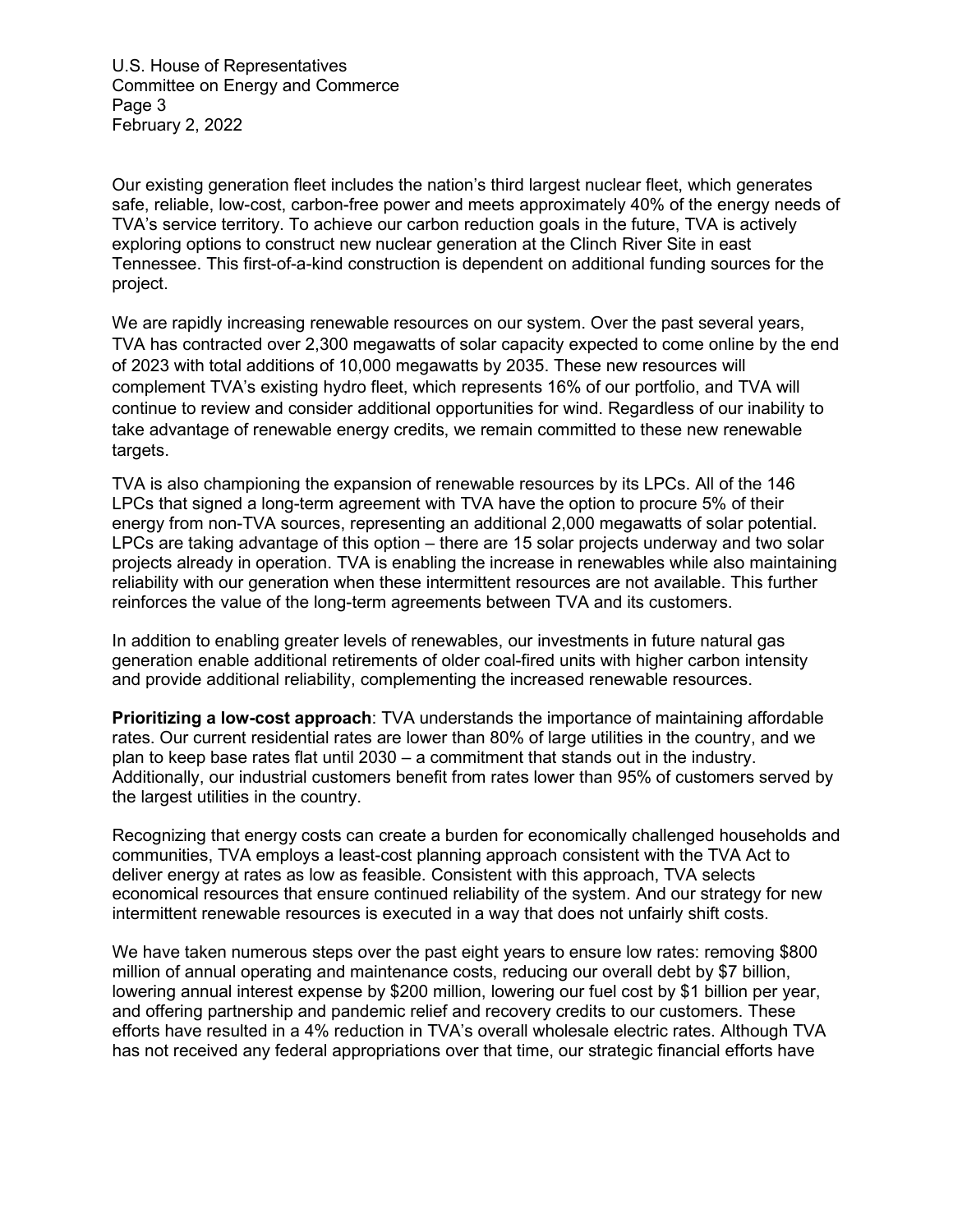U.S. House of Representatives Committee on Energy and Commerce Page 4 February 2, 2022

enabled TVA to reduce its debt to the lowest level in 30 years. I would encourage you to review the February 2021 Lazard, Freres [& Co. report](https://s25.q4cdn.com/191816265/files/doc_downloads/lazard-report-information/TVA-Strategic-Assessment_vF%5b4%5d.pdf)<sup>[2](#page-3-0)</sup> on TVA's financial performance.

**Strengthening energy efficiency programs and economic development**: While working to keep costs as low as feasible, TVA is also working alongside our 153 local power companies to make energy efficiency programs available to every household and business in the region. This is a shared responsibility with our LPCs.

TVA has transitioned our energy efficiency programs to address gaps that are otherwise not being addressed by market and regulatory changes. Our objectives are not to preserve load. Instead, we continually study the best way to confront this important issue and have emphasized outreach in lower income communities. In recent years, we partnered with LPCs to establish the Home Uplift program, to provide guidance to low-income residents on how to make their homes more efficient. This has resulted in saving participants more than 25% on their energy bills. In December, we reached a significant milestone – with more than 500 homes upfitted through the program – in the Memphis area alone – and we were proud to do this in partnership with Memphis Light, Gas & Water, as well as the City of Memphis. In total, TVA has partnered with LPCs and others in the TVA region to complete over 2,600 home uplifts to date.

TVA also has an enviable track record in driving economic development – one of the three essential parts of our mission pursuant to the TVA Act. In the last year, we have seen a significant uptick in companies selecting to locate in our service territory, citing the benefits of TVA's affordable reliable, resilient, and increasingly clean energy. Our unwavering commitment to economic development has helped create and retain 80,000 jobs and \$8.8 billion in capital investment – all amidst the pandemic. Over the last five years, TVA has helped attract or retain 350,000 jobs for the region and \$45.9 billion in capital investment.

TVA is proud to serve 10 million people and over 775,000 businesses across seven states in partnership with our LPCs. We recognize our important role in accelerating the energy transition for the region – and we are prepared to collaborate and help identify cost-effective, equitable energy solutions that position the Tennessee Valley region to lead the way to a cleaner, more sustainable future.

<span id="page-3-0"></span><sup>2</sup>Lazard Report to the Tennessee Valley Authority, <https://s25.q4cdn.com/191816265/files/> doc\_downloads/lazard-report-information/TVA-Strategic-Assessment\_vF[4].pdf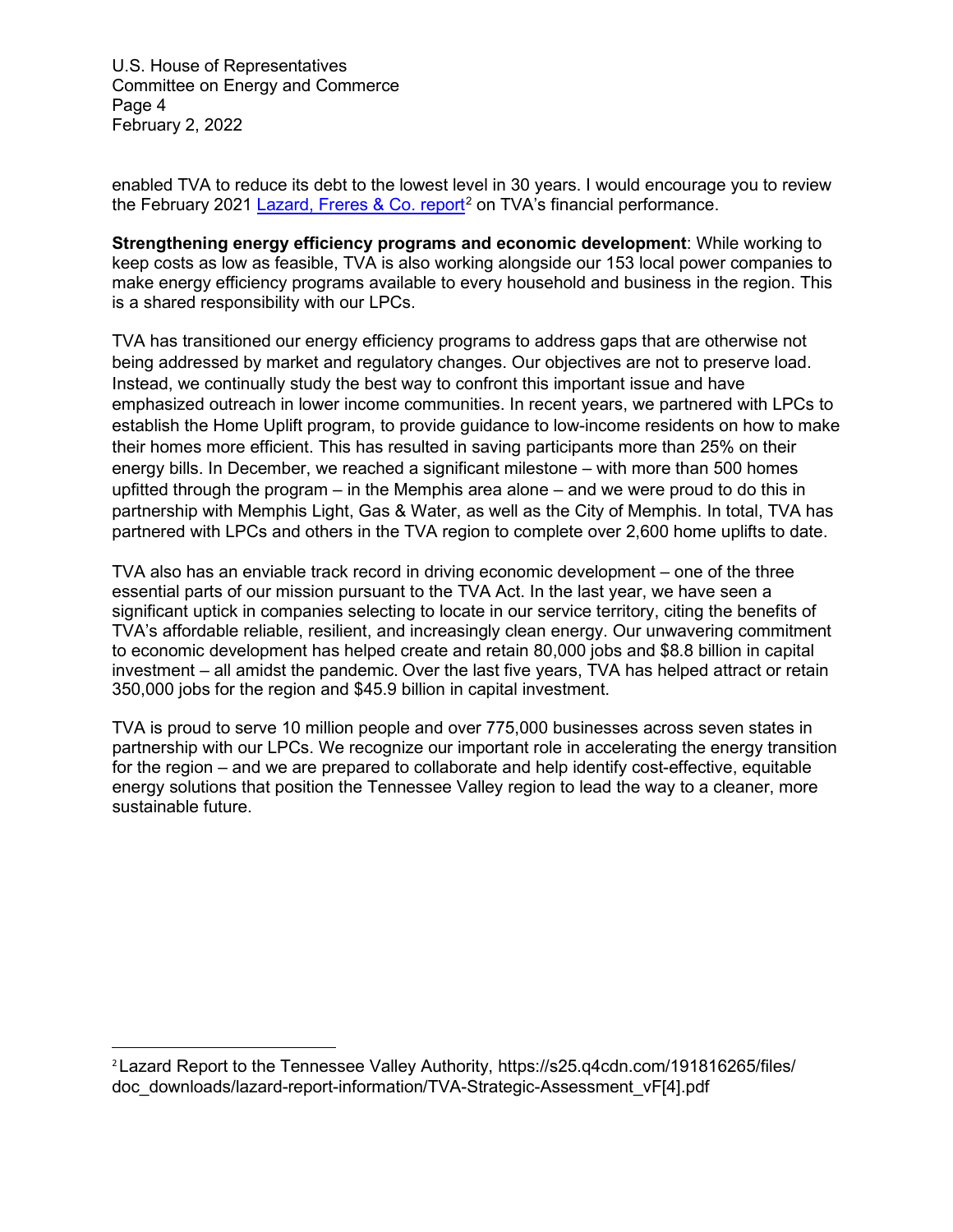U.S. House of Representatives Committee on Energy and Commerce Page 5 February 2, 2022

In closing, please find attached specific responses to your questions. I would also encourage you to explore the detailed resources included throughout the letter for more context, as well as our <u>FY 2021 Annual Report</u>,<sup>[3](#page-4-0)</sup> [Strategic Intent and Guiding Principles](https://tva-azr-eastus-cdn-ep-tvawcm-prd.azureedge.net/cdn-tvawcma/docs/default-source/about-tva/board-of-directors/may-6-2021/strategic-plan-documentc67079e2-d479-4f3d-a13b-1fa6fd714cde.pdf)<sup>[4](#page-4-1)</sup> document, and [Sustainability Report.](https://tva-azr-eastus-cdn-ep-tvawcm-prd.azureedge.net/cdn-tvawcma/docs/default-source/environment/tva-sustainability-report-fy2020.pdf?sfvrsn=a194b897_7) [5](#page-4-2)

Thank you for the opportunity to share information and dialogue on these critical issues facing our nation. Please consider TVA both a partner and a resource going forward.

Sincerely,

 $\mathbb{Z}/\mathbb{Z}$ 

Jeffrey J. Lyash President and Chief Executive Officer Tennessee Valley Authority

<span id="page-4-0"></span><sup>3</sup> FY 21 Annual Report, https://www.tva.com/annualreport.

<span id="page-4-1"></span><sup>4</sup> May 2021 TVA Strategic Intent and Guiding Principles, [https://tva-azr-eastus-cdn-ep-tvawcm](https://tva-azr-eastus-cdn-ep-tvawcm-prd.azureedge.net/cdn-tvawcma/docs/default-source/about-tva/board-of-directors/may-6-2021/strategic-plan-documentc67079e2-d479-4f3d-a13b-1fa6fd714cde.pdf)[prd.azureedge.net/cdn-tvawcma/docs/default-source/about-tva/board-of-directors/may-6-](https://tva-azr-eastus-cdn-ep-tvawcm-prd.azureedge.net/cdn-tvawcma/docs/default-source/about-tva/board-of-directors/may-6-2021/strategic-plan-documentc67079e2-d479-4f3d-a13b-1fa6fd714cde.pdf) [2021/strategic-plan-documentc67079e2-d479-4f3d-a13b-1fa6fd714cde.pdf.](https://tva-azr-eastus-cdn-ep-tvawcm-prd.azureedge.net/cdn-tvawcma/docs/default-source/about-tva/board-of-directors/may-6-2021/strategic-plan-documentc67079e2-d479-4f3d-a13b-1fa6fd714cde.pdf)

<span id="page-4-2"></span><sup>5</sup> FY 2020 Sustainability Report, https://tva-azr-eastus-cdn-ep-tvawcm-prd.azureedge.net/cdntvawcma/docs/default-source/environment/tva-sustainability-report-

fy2020.pdf?sfvrsn=a194b897\_7.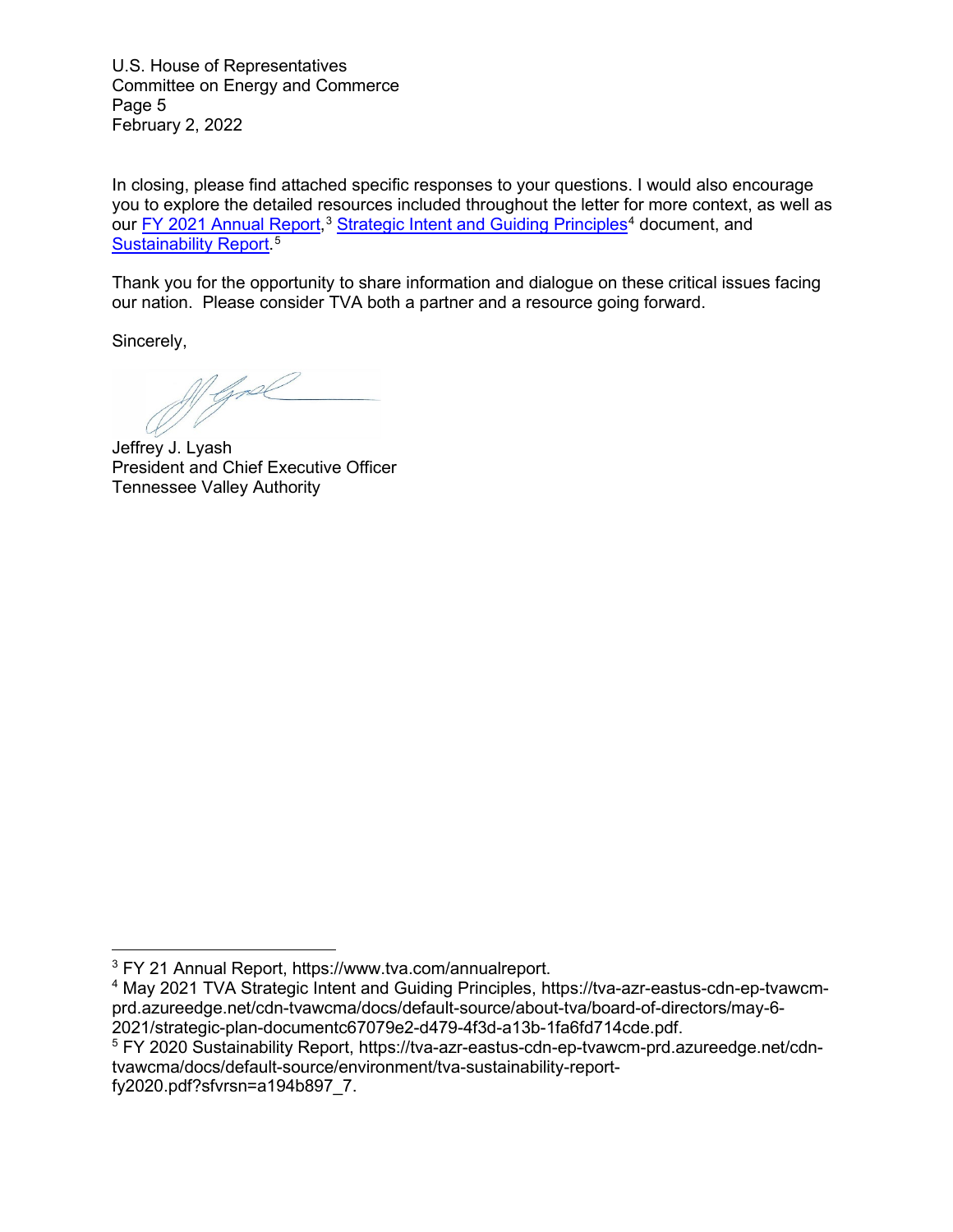#### **TVA's Responses to the January 13, 2022, Letter from the Committee on Energy and Commerce of the U.S. House of Representatives**

1. Please provide the percentage of TVA's annual energy savings from energy efficiency for each year from and including 2014 to present. Please describe how TVA defines "energy efficiency" for purposes of these calculations.

#### **Evolving market conditions have led TVA to shift its energy efficiency programs to focus on specific needs, especially reducing energy burden for low-income residents in the Valley, while continually studying ways to further improve its incentive offerings.**

Listed below are the percentages of TVA's annual energy needs provided by TVA energy efficiency (EE) programs for fiscal year (FY) 2014 through FY2021, followed by high-level context on the evolution of TVA EE programs over the past 15 years. The US Energy Information Administration (EIA) defines energy efficiency as using less energy to provide the same level of energy services. Examples of energy-efficient practices include replacing incandescent light bulbs with compact fluorescent or light-emitting diode (LED) bulbs and purchasing energy-efficient appliances and electronic equipment. The cumulative net impact of TVA EE programs since 2007, based upon industry-standard evaluation, measurement, and verification practices conducted by a leading industry consultant (DNV), can be compared to TVA sales to show how TVA programs have reduced energy needs in the region each year:

| FY2014 | 0.9% |
|--------|------|
| FY2015 | 1.0% |
| FY2016 | 1.2% |
| FY2017 | 1.3% |
| FY2018 | 1.4% |
| FY2019 | 1.5% |
| FY2020 | 1.5% |
| FY2021 | 1.4% |

In addition, energy efficiency impacts driven by evolving codes and standards have reduced TVA energy sales by about 5-6% over this same time frame.

To spur the energy efficiency market, TVA initiated the most recent wave of EE efforts in 2007 and steadily grew the program to contribute about 1.5% of sales by 2019. The evaluation, measurement, and verification of TVA programs showed that these efforts were effective in spurring the market and more consumers in the Valley were now choosing more efficient options for their electricity needs without needing an incentive. Since FY 2019, the net contribution to reducing electricity needs in the Valley has remained relatively steady. Earlier EE impacts have declined as customers replace lighting, appliances, and HVAC with more efficient technology now required by current codes and standards. As this shift has occurred, TVA continues to offer a broad suite of EE programs to our customers and has shifted the emphasis for incentives to those with the greatest energy burden, explained in more detail in responses to following questions.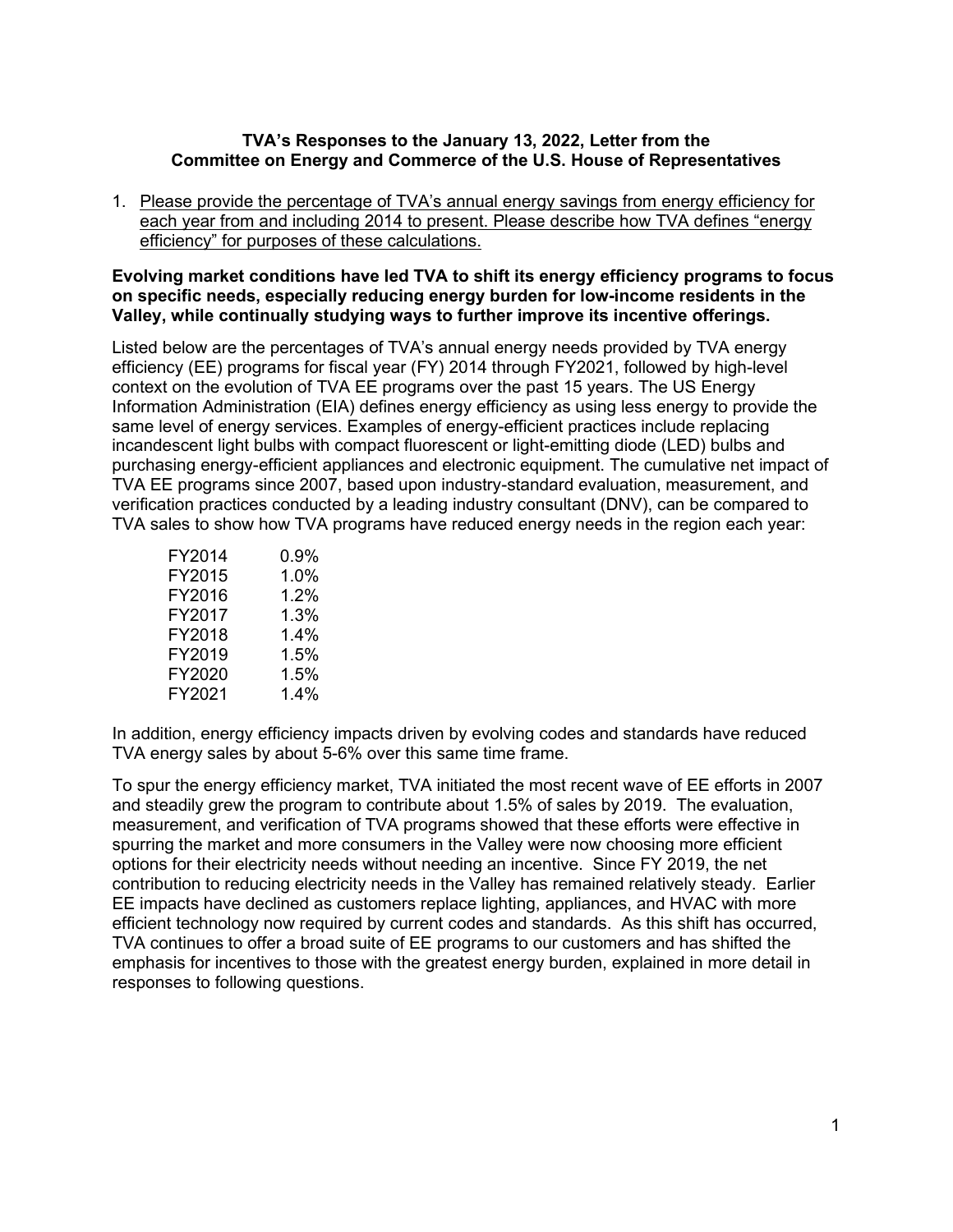2. Please describe TVA's energy efficiency programs from 2014 to present. In doing so, please provide the annual amount of funding for each energy efficiency program, the rationale for any funding changes, and the number of households assisted annually through TVA's energy efficiency programs.

TVA's energy efficiency programming has evolved over time as a result of changes in the marketplace for energy efficiency technologies and changing needs of the TVA energy system. Muted growth in Valley electricity demand can be attributed to several social and environmental factors, including improved building practices due to U.S. Department of Energy (DOE) codes and standard adoption; technological advancements leading to increasingly efficient appliances; and changes in consumer preferences toward more environmentally friendly products, such as LED light bulbs. While TVA's past energy efficiency programs also impacted Valley consumers' energy consumption, these impacts have been greatly surpassed by market-driven efforts.

Therefore, TVA has become more targeted with energy efficiency efforts in recent years. While TVA continues to partner with local power companies to offer energy efficiency education and advice for all market sectors, TVA currently places more emphasis on forming partnerships and catalyzing investment in programs that help consumers and organizations that have been left behind by market-driven efforts to help them reduce their energy burden.

This is a list and description of TVA's current EE programs, followed by a chart showing annual funding for the requested period:

- **EnergyRight Business and Industry:** Programs for Valley businesses that encourage technologies and upgrades that save energy. These include offerings targeted at schools and underserved communities, as well as online energy-saving tools, strategic energy management training, and incentives for targeted technologies.
- **EnergyRight Residential:** Programs for Valley residents and builders that encourage technologies that meet or exceed base codes and standards. Services include access to a quality contractor network, financing options, energy education, and more.
- **EnergyRight Residential – Low Income (LI):** Partnership between TVA, LPCs, and other funding partners to provide no cost energy upgrades to income-qualified Valley residents. TVA also supports, and helps administer, federal weatherization assistance and low-income home energy assistance programs.
- **Federal Facilities Compliance Agreement (FFCA):** Between 2013 and 2018 TVA invested \$240 million into energy efficiency programs, as part of an FFCA between TVA and the Environmental Protection Agency. These programs included Voltage Optimization, Smart Energy Communities, Whole Home Efficiency Upgrades, Commercial Custom and Prescriptive Efficiency Upgrades, and Industrial Custom and Prescriptive Efficiency Upgrades.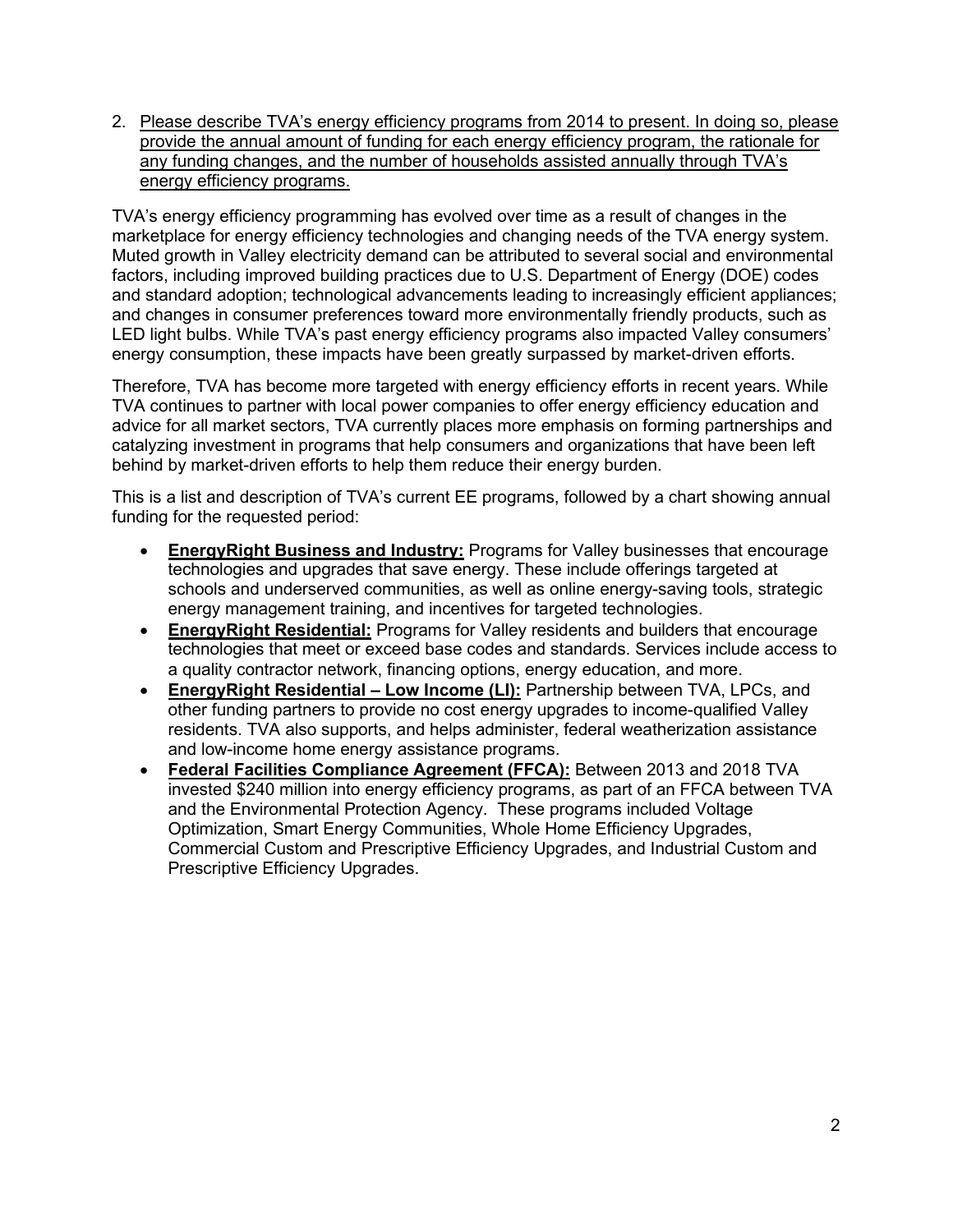# **Annual Funding:[1](#page-7-0)**

| TVA Energy Efficiency Spend by FY (\$M)        | <b>FY14</b> | <b>FY15</b>              | <b>FY16</b>              | <b>FY17</b> | <b>FY18</b> | <b>FY19</b> | <b>FY20</b> | <b>FY21</b> | <b>Grand Total</b> |
|------------------------------------------------|-------------|--------------------------|--------------------------|-------------|-------------|-------------|-------------|-------------|--------------------|
| Energy Right Business and Industry             | 4.1         | 26.9                     | 19.0                     | 33.6        | 15.5        | 3.7         | 1.0         | 4.1         | 107.8              |
| Energy Right Residential                       | 9.0         | 16.3                     | 25.4                     | 28.5        | 14.4        | 8.7         | 6.8         | 6.9         | 116.1              |
| Energy Right Residential - LI                  | 2.8         | 3.4                      | 2.0                      | 1.7         | 6.8         | 10.5        | 7.9         | 13.0        | 48.0               |
| Energy Right Residential - LI Funds Leveraged  | -           | $\overline{\phantom{a}}$ | $\overline{\phantom{a}}$ | ۰           | 1.8         | 2.1         | 2.0         | 8.8         | 14.6               |
| <b>Grand Total</b>                             | 16.0        | 46.6                     | 46.4                     | 63.8        | 38.4        | 24.9        | 17.6        | 32.8        | 286.5              |
| <b>Federal Facilities Compliance Agreement</b> | 66.6        | 36.9                     | 41.1                     | 26.9        | 1.4         | 2.3         | 0.9         | 1.0         | 177.1              |

As the chart reflects, TVA spent \$13 million, along with \$8.8 million in matching contributions from LPCs and others, in FY 2021 to address low-income energy efficiency needs, which includes the very popular Home Uplift program through which TVA and LPCs partner with others to provide funds needed for home energy upgrades and help people save money on their monthly bills.

From FY2014 to FY2021, TVA invested funding into other energy programs. Those programs include Demand Response (\$593M) and Electrification (\$85M). TVA's Federal Energy Services Program (FESP) also helps federal facilities in the Valley meet energy mandates (e.g., climate, resiliency, efficiency, renewables, and electric vehicles (EVs)) and improve aging infrastructure, allowing them to focus on their primary missions. TVA also administers an internal energy management program that creates energy savings at TVA buildings.

In addition to TVA's energy program offerings, local power companies often partner with their local communities to make a difference in the areas in which they serve. Some examples of how LPCs support their communities include: bill pay assistance, high bill audits, loan options, charitable programs, and energy education offerings. The amounts LPC spend on these programs are not included in the total presented in the above.

3. How many local power companies within TVA's service territory offer energy efficiency programs and how many do not? Does TVA offer incentives to local power companies to encourage their participation in energy efficiency programs?

TVA energy efficiency programs and services are available to all 153 LPCs and every LPC participates in at least one program offering. TVA encourages participation through incentives, program platforms, infrastructure, and marketing particularly for low income and underserved communities. Program platforms and infrastructure (e.g., contractor networks, operational systems, and tools) offered through TVA provide economies of scale and turnkey options for LPCs to readily offer EE in their communities. TVA provides direct financial investment and cost offsets for underserved communities to efficiently target TVA's funding to those who need it the most.

4. TVA performed a sensitivity analysis as part of its 2019 IRP that evaluated the effect on TVA's generation portfolio of greater energy efficiency and demand response market depth. Please describe the resource mix resulting from that analysis, and how those results influenced TVA's 2019 IRP.

The 2019 IRP recommendation indicated that energy efficiency could achieve load reductions of up to 1,800 MW by 2028 and up to 2,200 MW by 2038, depending on market depth and cost

<span id="page-7-0"></span> $1$  The "EnergyRight Residential – LI Funds Leveraged" represents LPC and third-party contributions to TVA's low-income energy efficiency programs.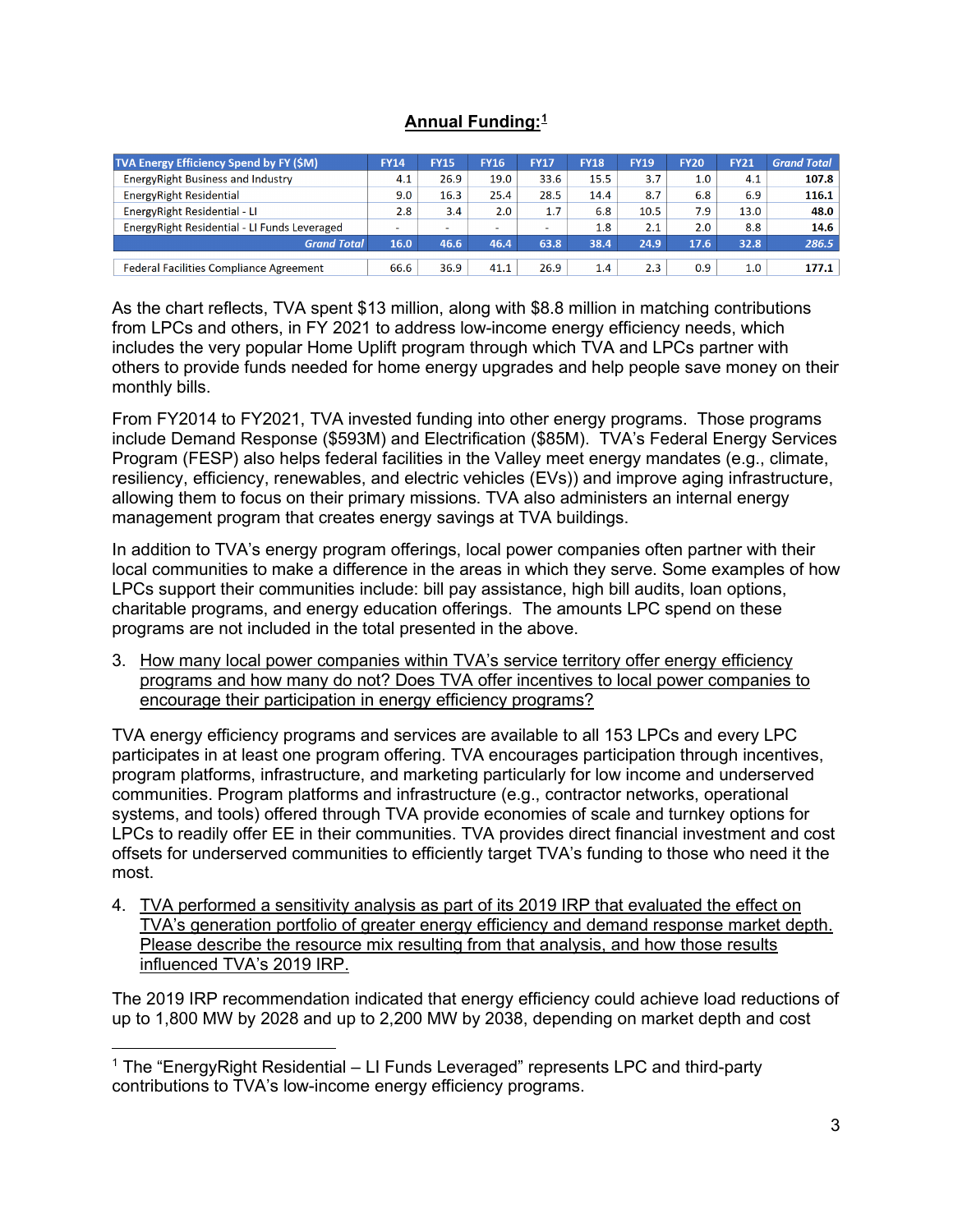competitiveness. Various scenarios and strategies were evaluated as part of the IRP process, and after feedback from the IRP Working Group, a sensitivity analysis was performed to evaluate the impact of potentially greater energy efficiency and demand response market depth. This sensitivity analysis informed the upper bound of energy efficiency included in the IRP recommendation, and if additional market depth could be realized, it would displace about 2,000 MW of gas and 2,200 MW of solar capacity expansion by 2038 relative to the base case. The IRP also included recommended near-term actions, one of which was to conduct a market potential study for energy efficiency and demand response, which is further discussed in the following question.

5. Energy efficiency is consistently identified as a low-cost resource critical to reduce greenhouse gas pollution. Will TVA commit to deploying greater amounts of energy efficiency as part of its next IRP?

One of the recommended near-term actions from the 2019 IRP was to conduct a market potential study for energy efficiency and demand response to determine the overall market depth above and beyond what is driven by evolving DOE codes and standards. TVA's Energy Programs Potential Study, expected to be complete in 2022, will help inform TVA's path forward for the next decade as the energy landscape continues to evolve. The study is intended to offer a detailed look at regional opportunities for influencing electric load through various programs, such as energy efficiency, demand response, and electrification. The study will inform TVA's next Integrated Resource Plan as we work with our external stakeholders who represent a broad range of interests from across the Valley at IRP Working Group meetings. Additionally, the study will inform future program design to capitalize on energy efficiency opportunities that can lower total cost while also considering the needs of those with the highest energy burden. TVA commits to investing more into its Energy Efficiency programs, specifically to those hit hard by high-energy burdens, as informed by the results of the Study.

6. TVA imposed a GAC on local power companies in 2018. Internal documents suggest that TVA viewed distributed energy resources as "a threat to our business model" and show that TVA believed the GAC would curtail the deployment of solar energy projects by 40 percent.

**In 2018, TVA adopted a modest rate structure change to ensure that costs are not unfairly shifted between those who choose distributed energy resources (DER) and those who do not. TVA has seen no evidence that this rate change materially impacted the adoption of new solar resources in the Valley.** 

a. What was TVA's purpose in adopting the GAC?

The 2018 rate change that included the grid access charge (GAC) better reflects the wholesale cost of energy and recognizes the value of the grid's reliability and associated costs. The primary objectives of the 2018 rate change were to continue to improve the alignment of wholesale rates with their underlying costs to serve and to facilitate measured, managed changes in LPCs' retail rate structures.

The "threat" discussed in the 2016-2017 timeframe was that TVA's energy prices overincentivize consumer installation of distributed energy resources, leading to overall uneconomic results for the people in TVA's service territory. The imbalance created by uneconomic DER investment means that costs are shifted from customers who adopt DER to customers throughout the Valley who cannot afford DER or otherwise do not choose to invest in DER. The GAC was designed to help reduce upward rate pressure by mitigating the effects of uneconomic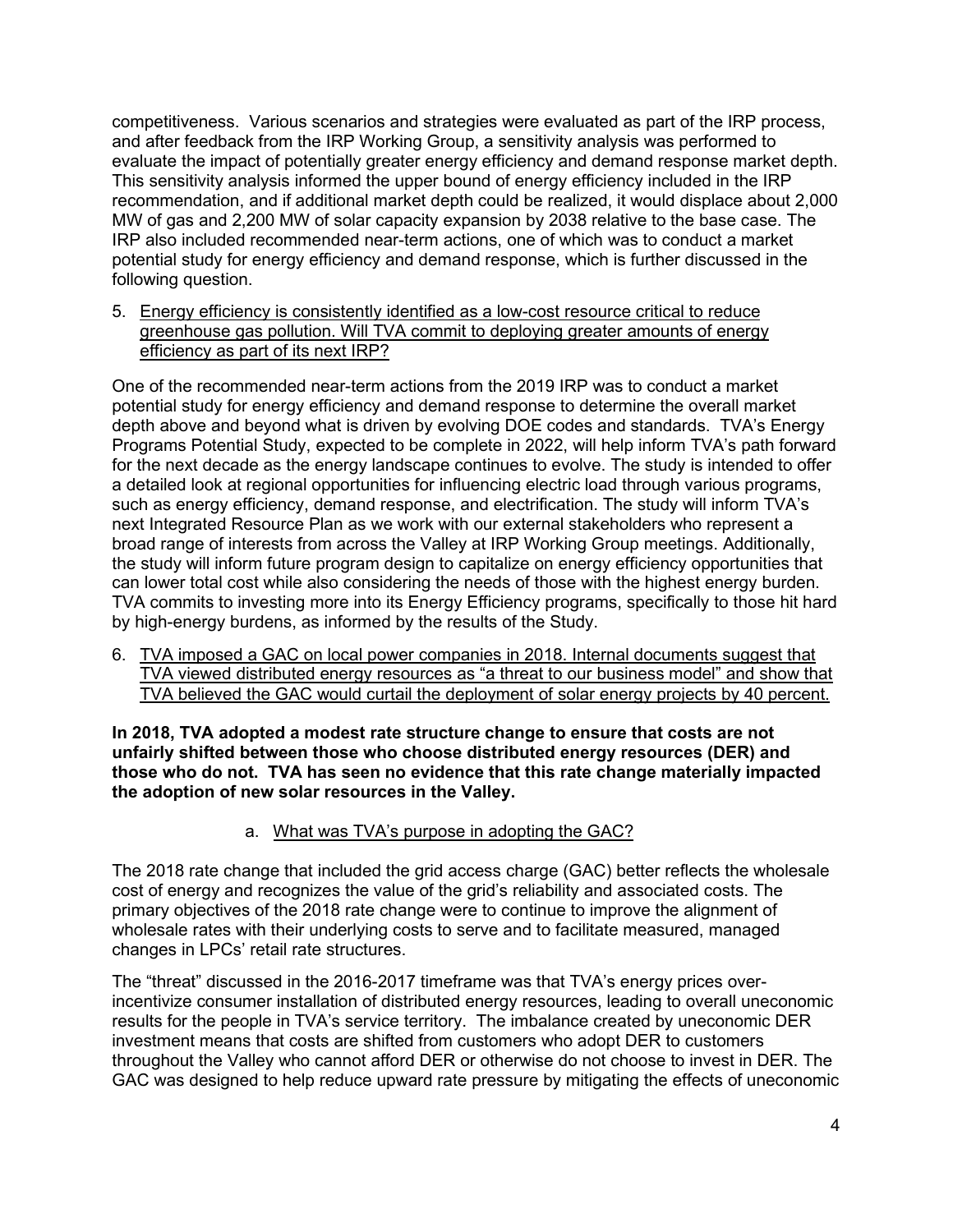development in DER. The intent was to implement changes to enhance the fairness of the rate designs for both TVA and LPCs by diminishing cost shifting among consumers and among LPCs. This modernized approach to pricing provides bill stability while maintaining low rates, reliability, and fairness for all TVA's customers.

> b. Please provide data on whether local power companies served by TVA have passed the GAC along to ratepayers in the form of fixed charges.

The GAC was set at \$0.005/kWh, about 6% of TVA's total revenue. The charge is based on LPCs' rolling five-year energy levels, so it is not a fully fixed charge. TVA has found that only 11 of 153 LPCs submitted requests for some form of fixed charges based on the GAC. Those requests were reviewed and approved under the TVA Rate Review process.

> c. By what percent has the GAC decreased distributed solar installations in TVA's service area?

Given that most of the LPCs' residential rates since October 2018 have had little to no change related to the GAC, TVA expects there has been essentially no or very limited impact on the adoption of distributed solar installations due to the rate change. The public power model in the TVA region has evolved, and TVA is seeking more opportunity to work with LPCs and distributed consumer resources in a way that serves all customers. For example, TVA has worked with LPCs to create contract flexibility that has allowed LPCs to better support their customers' solar needs.

7. What other rate changes has TVA adopted in the last five years and why? In answering this question, please address whether any such changes were intended to "lessen the potential decrease in TVA load that may occur through the adoption of [behind the meter] generation."

TVA has not adopted any other wholesale rate changes in the last five years. The October 1, 2018, wholesale rate change was implemented over two years; approximately 50% implemented that rate change on October 1, 2018, while the remainder implemented the rate change beginning on October 1, 2019. As the market has evolved, TVA has not changed rates further, and is planning for more central renewable generation working alongside opportunities for LPC and distributed consumer renewable resources.

Although TVA has not adopted any wholesale rate changes other than the October 2018 wholesale rate change, the TVA Board has approved two additional rate structure changes over the last two years. The first is applicable to LPCs requesting separate retail rates for customers that self-supply some of their electric requirements. This change supports TVA's and the LPCs' shared focus on sending more accurate pricing signals and aligning rates with costs. The Customer Generator rate classification allows LPCs to both improve cost-based rates for these unique customers, and to send more accurate price signals to them. No LPCs have made a request for this rate classification. The second rate structure change, in November 2020, was an optional wholesale rate for EV Charging and corresponding retail rate, along with changes in policies to encourage widespread EV adoption that benefits consumers.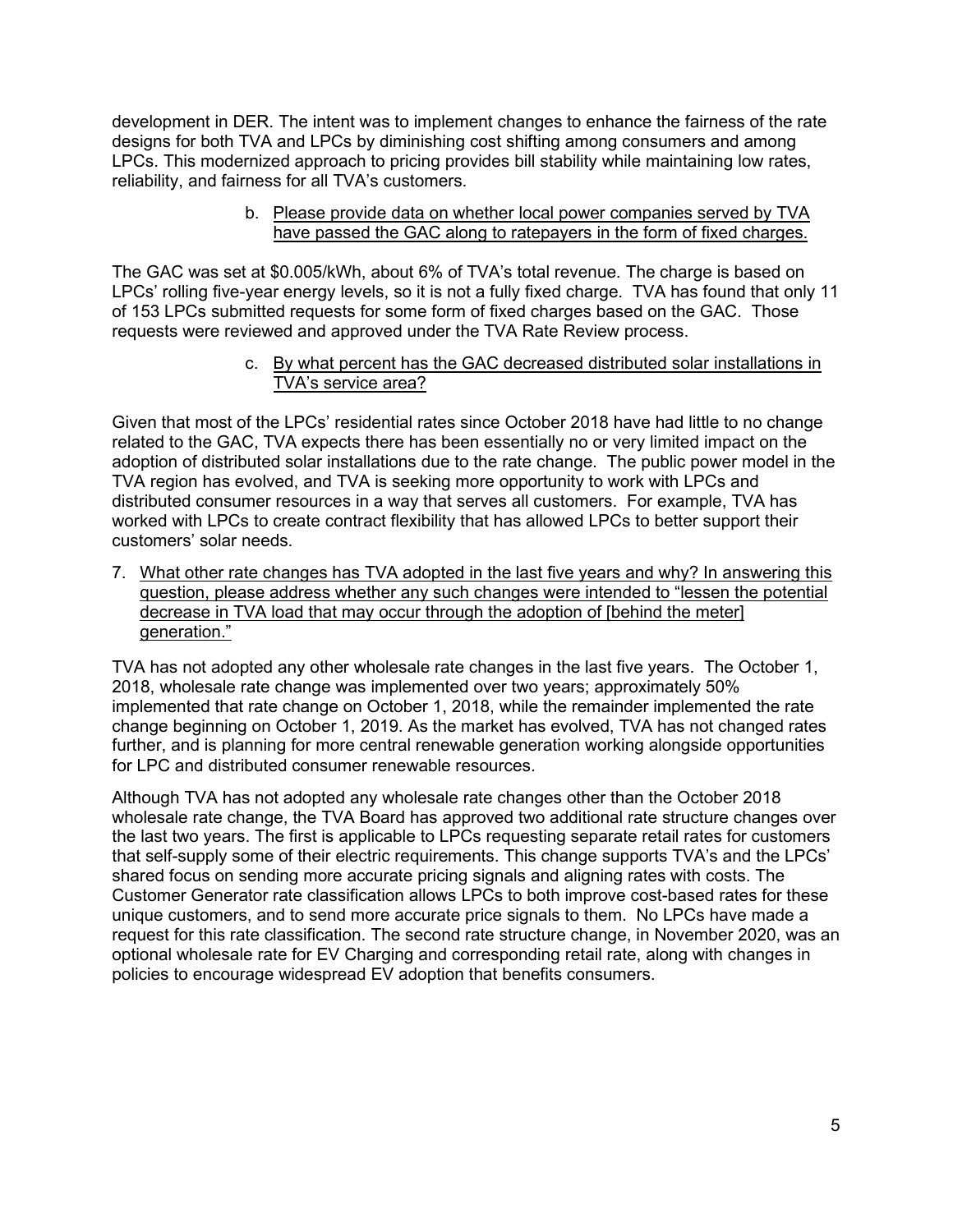8. PURPA was intended to promote the development of certain qualifying facilities from nonutility power producers. Please describe the contract length, avoided cost, and other contract terms that TVA offers to qualifying facilities pursuant to PURPA.

## **TVA's [Dispersed Power Production Program](https://www.tva.com/energy/valley-renewable-energy/dispersed-power-production-program)**[2](#page-10-0) **complies with PURPA and allows Qualifying Facilities to sell all or excess generation to TVA at TVA's avoided cost over a five year term Purchase Power Agreement.**

The avoided cost is offered to a Qualified Facility in either a standard flat rate or a time of use rate. These rates, along with additional Program guidelines are addressed in the Dispersed [Power Production Guidelines.](https://tva-azr-eastus-cdn-ep-tvawcm-prd.azureedge.net/cdn-tvawcma/docs/default-source/energy/valley-renewable-energy/dispersed-power-program/january-2022-dppe8ef9233-a335-4479-911f-b3a5a62ed22b.pdf?sfvrsn=4568c802_3)<sup>[3](#page-10-1)</sup> Enrollment in the Dispersed Power Production Program is available online and outlined in the <u>TVA Dispersed Power Production Registration Process</u>,<sup>[4](#page-10-2)</sup> which includes and makes available the Dispersed Power Production Purchase Power Agreement for the Qualified Facility through the online registration process.

9. According to publicly available data, wind and solar generation account for only three percent of TVA's generation mix, which is significantly less than comparable utilities. Please provide an explanation for TVA's comparative underinvestment in solar and wind resources.

#### **While TVA is already a regional leader in renewable generation, TVA plans to add significant amounts of new renewable generation over the next decade.**

Over the last three fiscal years (FY2019-2021), 15% of TVA's total power supply has come from renewable generation sources. In 2018, 14% of TVA's net generation came from renewable resources, which ranks TVA second overall and in the top quartile among investor-owned utility peers located in and around the southeastern region of the United States. Under TVA's 2019 IRP, solar expansion is expected to play a substantial role and increase the percentage of renewable generation on our system. Over the past several years, TVA has contracted for over 2,300 MW of solar capacity expected to come online by the end of 2023 with anticipated total additions of 10,000 MW by 2035, representing a 15-fold increase from today.

10. President Biden's Executive Order 14008 initiated a "government-wide" effort to achieve "a carbon pollution-free electricity sector no later than 2035." How is TVA revising its carbon emission reduction goals in light of Executive Order 14008?

# **TVA is committed to supporting the Administration's decarbonization goals and is executing a plan that will continue to dramatically cut emissions.**

TVA is already a leader among utilities in carbon reduction today. TVA's plans to achieve a 70% carbon reduction by 2030 and approximately 80% by 2035, which TVA believes can be achieved using existing technologies while maintaining reliability and affordability, as we continue to evaluate additional levers for deeper decarbonization.

<span id="page-10-0"></span><sup>2</sup> https://www.tva.com/energy/valley-renewable-energy/dispersed-power-production-program. <sup>3</sup> https://tva-azr-eastus-cdn-ep-tvawcm-prd.azureedge.net/cdn-tvawcma/docs/default-

<span id="page-10-1"></span>source/energy/valley-renewable-energy/dispersed-power-program/january-2022-dppe8ef9233 a335-4479-911f-b3a5a62ed22b.pdf?sfvrsn=4568c802\_3.

<span id="page-10-2"></span><sup>4</sup> https://www.tva.com/docs/default-source/1-float/dpp\_customer\_process\_flow\_finala99b8478- 07f0-4731-89ce-f65bb2799261.pdf?sfvrsn=22b72ca9\_3.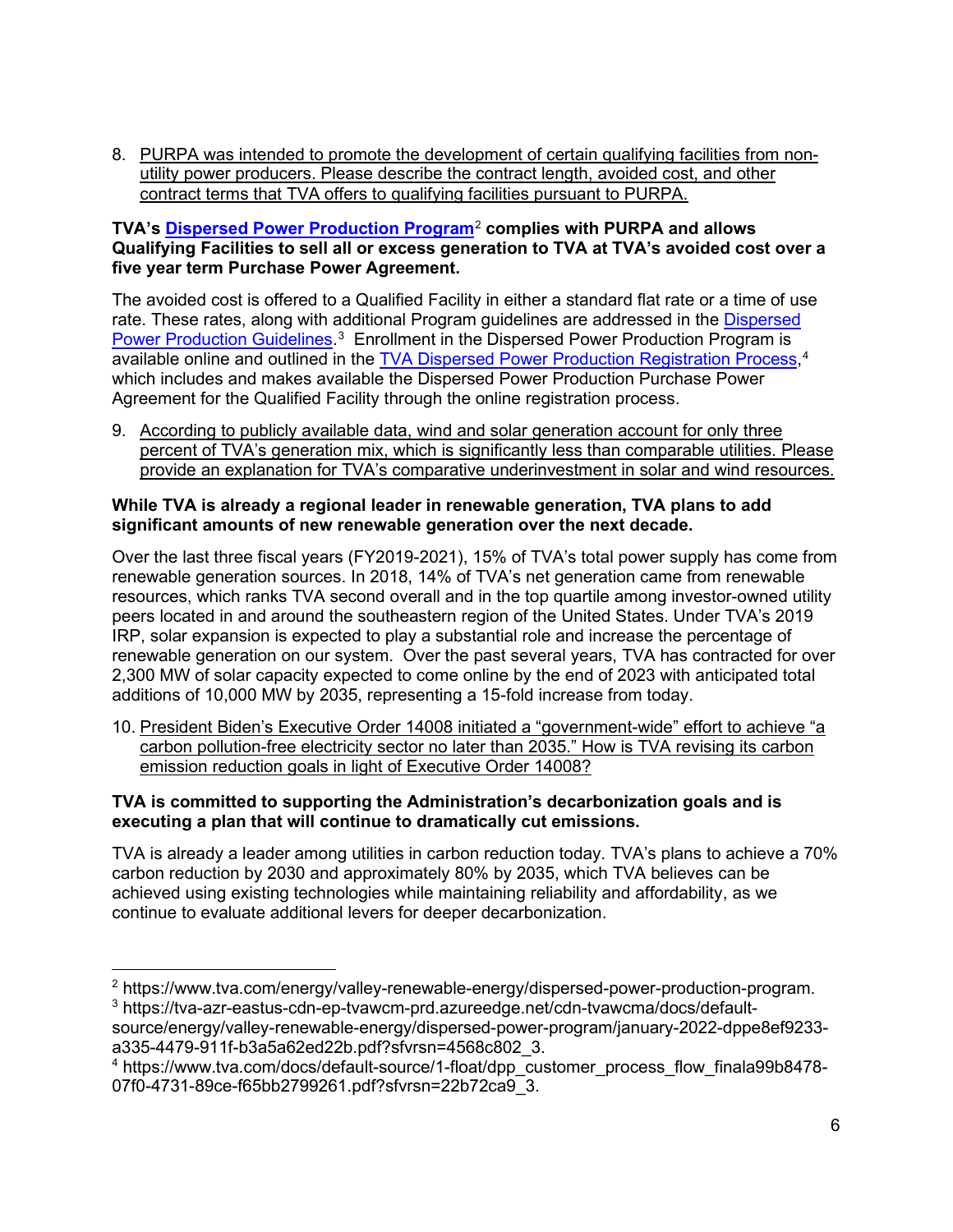As TVA works to achieve our aspiration for net-zero carbon, TVA can make a unique contribution to President Biden's goal through TVA's innovative developments in emerging technologies including: energy storage, electric vehicle evolution, decarbonization options, connected communities, regional grid transformation, and advanced nuclear solutions. TVA is investing in research and development with peers to achieve utility scale testing and development of these new technologies, and we are working to partner with federal agencies and others to lead the nation in deployment.

Internally, we continue to explore other ways that TVA can accelerate its emissions reductions journey, while maintaining safe, reliable, and low-cost power for our LPCs and the communities TVA serves, consistent with a primary objective of the TVA Act to keep rates as low as feasible and the statutory directive to use least-cost planning principles for the TVA system. TVA remains committed to fulfilling its statutory responsibilities to the people of the Valley while also striving to meet the goals of the Administration.

11. TVA announced in May 2021 that it plans to close its remaining coal fleet by 2035. Please provide a status update on TVA's plans to retire its existing coal fleet and explain whether TVA intends to accelerate the retirement of its existing coal generation portfolio in light of President Biden's carbon emission reduction objectives.

#### **When TVA makes decisions to retire existing assets, it relies on its statutorily mandated least-cost planning principles, a primary objective under the TVA Act to keep rates as low as feasible, and all required environmental reviews.**

For example, one of the recommended near-term actions from the 2019 IRP was to evaluate engineering end-of-life dates for aging fossil units to inform long-term planning. The result of this action was to recommend retiring the remaining coal fleet by 2035. Since 2005, TVA has already retired or announced the retirement of nearly 60% of its coal-fired capacity by 2023 when TVA's Bull Run plant will be retired. Additional coal retirements are anticipated by 2030, with the remaining coal-fired plants anticipated for retirement by 2035. This date is consistent with President Biden's carbon emission reduction objectives. TVA will prepare environmental reviews pursuant to the National Environmental Policy Act (NEPA) prior to retiring or building a plant. TVA is currently conducting environmental reviews evaluating potential retirements at the Cumberland Fossil Plant (Cumberland) and Kingston Fossil Plant (Kingston), along with evaluation of replacement generation.

12. What is the status of TVA's environmental impact statement on the planned retirements of its Cumberland and Kingston coal plants? Please describe the factors that TVA will consider, including carbon emissions and upstream methane emissions, in deciding whether to replace its coal plants with new fossil, renewable, or nuclear generation assets?

#### **TVA is preparing separate Environmental Impact Statements (EIS) for Cumberland and Kingston (the "Plant" or collectively the "Plants") to assess the environmental impacts associated with the potential retirement of each Plant's coal-fired units and the construction and operation of facilities to replace part or all of the retired generation.**

Scoping for each EIS occurred in 2021 and included 30-day public comment periods as well as virtual public meetings. Resource impacts analysis for these proposed retirement/replacement projects is currently underway. TVA plans to release the Draft EIS for Cumberland in April 2022. The Draft EIS for Kingston is planned for release in late summer 2022. TVA will solicit public input on both draft documents.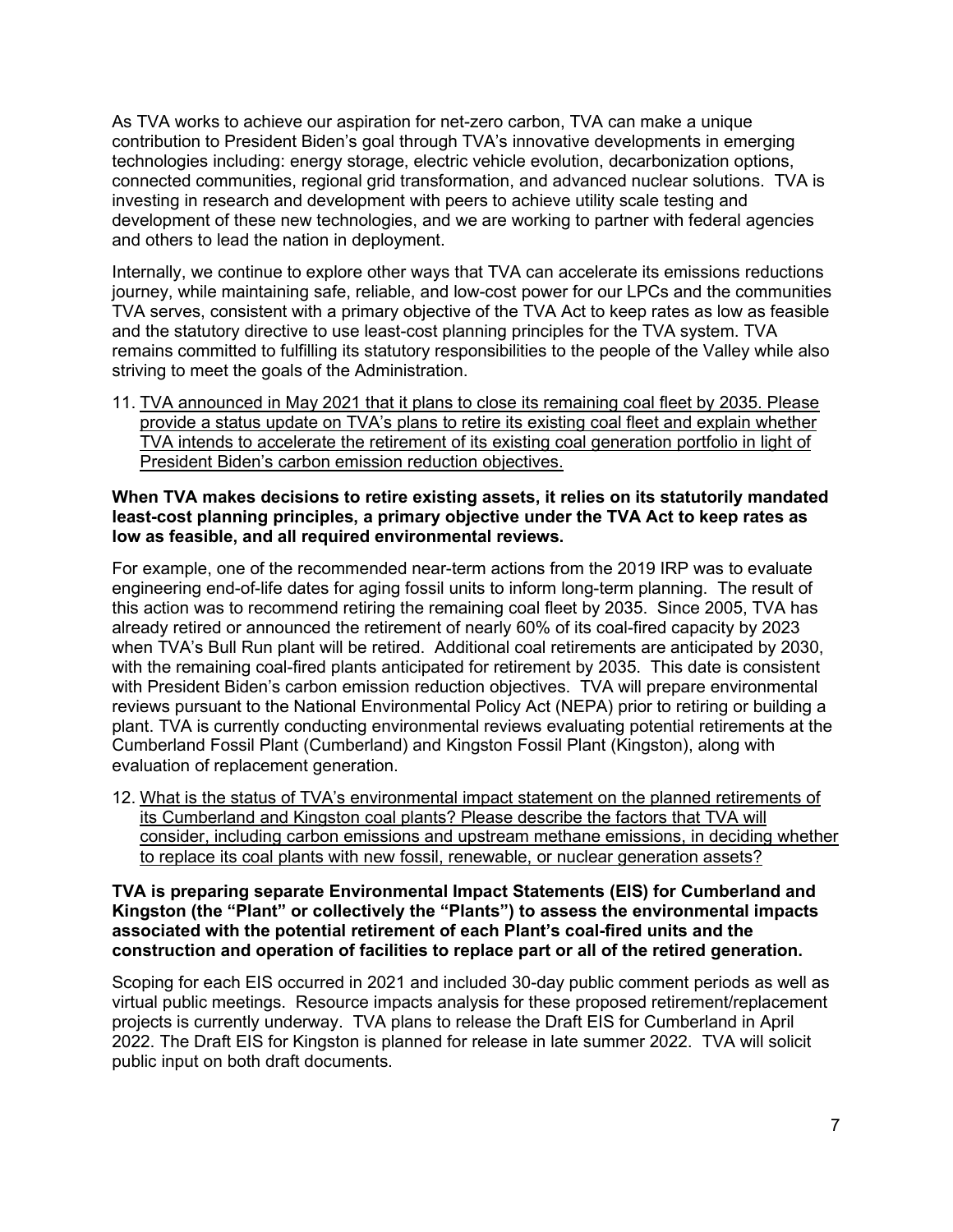In each EIS, TVA is considering a no-action alternative (i.e., continuing to operate the Plants) and the following three action alternatives: (i) retirement of the Plants and construction and operation of a combined cycle combustion turbine gas plant at the Plant sites (and, in the case of Kingston, the potential for an additional simple cycle combustion turbine gas plant); (ii) retirement of the Plants, investment in local and regional transmission in the case of Kingston, and construction and operation of simple cycle combustion turbine gas plants at alternate locations; and (iii) retirement of the Plants and construction and operation of solar and storage facilities, primarily at alternate locations. The scope of the potential alternatives considered in each EIS may increase, decrease, evolve, or change based on comments received and TVA's analysis of the reasonableness of those alternatives. Retirement options also will include the demolition of the Plants. Related actions, such as the construction of natural gas pipelines and transmission upgrades, also will be considered as a part of the EIS processes. The Federal Energy Regulatory Commission will conduct a separate NEPA review on any proposed natural gas pipelines that may be needed for any alternative.

As part of the EIS process, TVA considers the biological, cultural, and socioeconomic impacts of each alternative, including impacts on land use, air quality and greenhouse gas (GHG) emissions, water use, hazardous and solid waste, and environmental justice. TVA will assess GHG emissions as part of the climate analysis in the EIS being developed for the Plants. TVA will also consider GHG lifecycle analysis based on available published resources/reports similar to those used in our 2019 IRP EIS.

Factors considered by TVA in deciding whether to replace a coal asset with new fossil, renewable, or other generation source include, but are not limited to (1) the environmental impacts of the replacement alternatives assessed in the Cumberland and Kingston EIS; (2) the importance of maintaining safe, reliable and low-cost power for the LPCs and communities we serve; and (3) the statutory mandates to keep rates as low as feasible and to utilize least-cost planning principles in making resource planning decisions.

13. According to the Environmental Protection Agency (EPA), methane is the second-most abundant anthropogenic greenhouse gas and is significantly more potent than carbon dioxide at trapping heat in the atmosphere. A large percentage of methane emissions from natural gas occur at the wellhead and in transport on pipelines.

**TVA sees natural gas as an important part of its clean energy future because it serves as an enabler for coal retirements and larger amounts of renewable resources today. At the same time, TVA supports both market-driven and regulatory actions minimizing methane leakage from the natural gas supply chain.**

a. Given TVA's statutory obligation to act as a leader in environmental stewardship, what actions is TVA taking to reduce its reliance on natural gas?

Natural gas currently remains the best available resource that allows TVA to backstop the intermittency of solar generation. One of the biggest challenges of renewables is their intermittent nature. Businesses and homeowners need and expect a steady and reliable source of electricity. Natural gas has a valuable role to play as a complement to renewables and provides a backstop to their inherent intermittency. TVA is also investing in battery storage that could provide this backstop. Current battery technologies are still more expensive than gas options, and they generally store only up to five hours of power for the grid. TVA continues to invest and partner in bringing this technology forward faster, and TVA plans to add battery storage as prices come down and technologies evolve.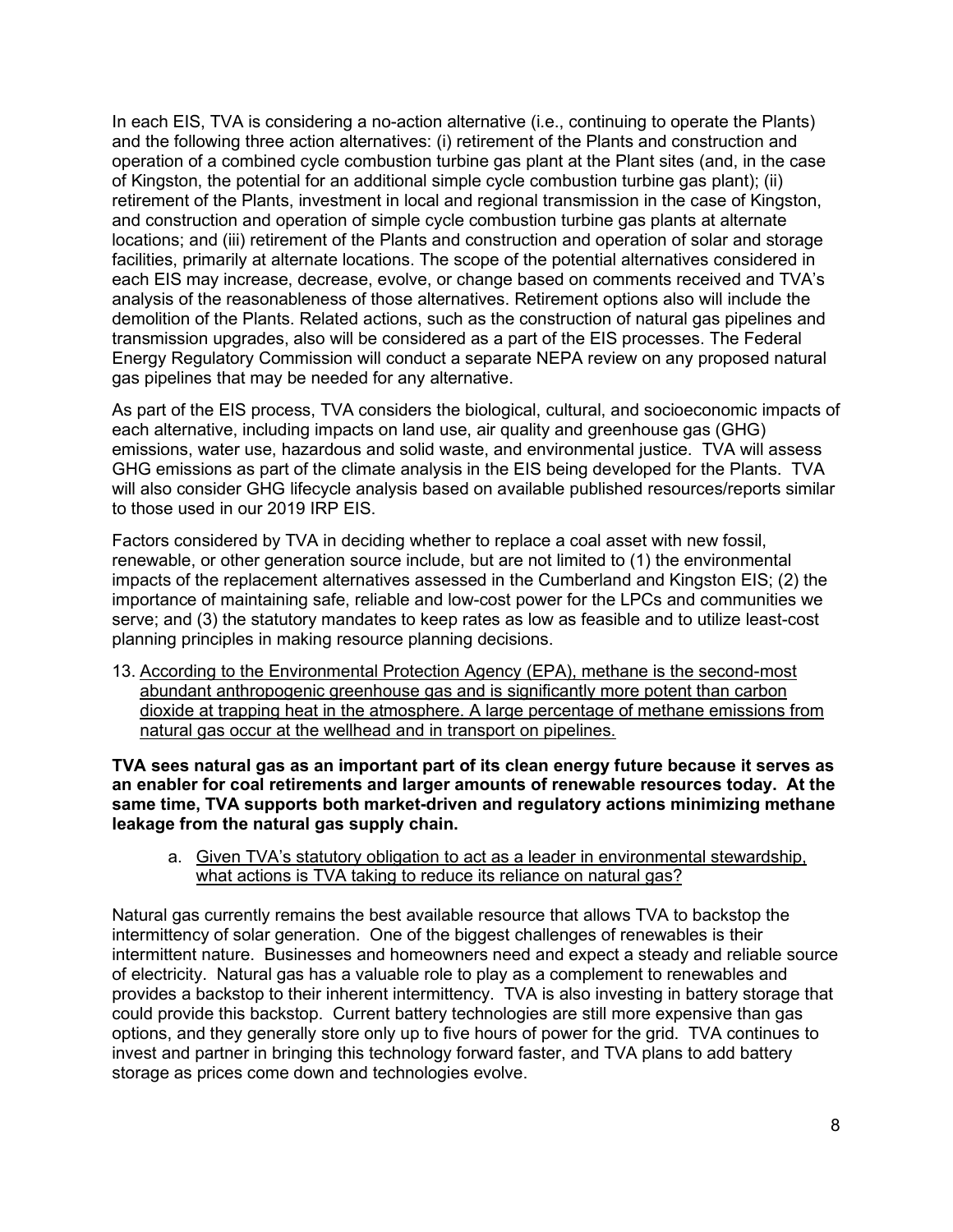Moreover, combustion turbine units fueled by natural gas hold promise in further contributing to a net-zero future using alternative fuels, such as hydrogen, and/or carbon capture and sequestration (CCS) technology. TVA is exploring partnerships with federal agencies and peer utilities to advance the research and development of both alternative fuels and CCS technology, which could enable their use at existing or future TVA gas facilities.

#### b. To the extent TVA continues to rely on natural gas generation, will TVA commit to procuring natural gas from companies that focus on minimizing methane emissions?

Methane emissions occur during the sourcing and transportation of natural gas, but studies from the National Renewable Energy Laboratory as well as the National Energy Technology Laboratory have demonstrated that the GHG life cycle emissions for natural gas are substantially less than coal. Life Cycle Greenhouse Gas Emissions from Electricity Generation: [Update \(nrel.gov\).](https://www.nrel.gov/docs/fy21osti/80580.pdf)<sup>[5](#page-13-0)</sup> In addition, the natural gas industry is working to reduce methane emissions from gas extraction and transportation even further.

One natural gas supplier, Kinder Morgan, filed a tariff change with FERC to be effective March 1, 2022, to implement a responsibly sourced natural gas (RSG) supply aggregation pooling service. RSG is third-party certified natural gas that meets certain environmental, social and governance standards, particularly related to methane emission reductions. This recognizes a need to eliminate methane emissions and promote market forces driving more sustainable production standards across the gas supply chain. TVA has already filed supportive comments relative to Kinder Morgan's proposed tariff change.

In late 2020, Congress ordered pipeline companies to update their inspections and maintenance plans to find ways to reduce methane emissions, ordering the Pipeline and Hazardous Materials Safety Administration (PHMSA) to check those plans with inspections. The interstate gas pipeline companies are supportive of the effort on methane and already working to reduce GHG emissions. Further, Congress ordered pipeline companies to update their inspection and maintenance plans to include methane emissions reductions by the end of 2021.

In addition, the Environmental Protection Agency recently proposed a rule that would limit emissions of methane from facilities in the oil and gas sector. The EPA projects that, by 2030, its proposed oil and gas sector rule would reduce methane emissions from covered facilities by 74% relative to their emissions in 2005. These benefits would accrue to the natural gas procured by TVA for its gas plants.

TVA has and will continue to partner with natural gas suppliers who are seeking to reduce methane emissions in the natural gas supply chain, including through voluntary third-party certification of responsibly sourced gas (RSG). RSG certification, along with regular monitoring, ensures that produced natural gas meets the highest standards of responsibility with respect to air, water, land, and community, including meeting certain environmental, social and governance (ESG) standards. TVA is evaluating how best to incorporate RSG into its supply portfolio and has met with and sought proposals from numerous natural gas producers who have achieved or are actively seeking such certification under various programs including Project Canary, Equitable Origin, and MiQ.

14. TVA's 2019 IRP sensitivity analysis indicated that "higher natural gas prices" would increase TVA's procurement of solar capacity by 2,050 MW. According to correspondence from TVA, fossil fuel price volatility in 2021 has led to rising fuel costs that will be reflected in consumer

<span id="page-13-0"></span><sup>5</sup> https://www.nrel.gov/docs/fy21osti/80580.pdf.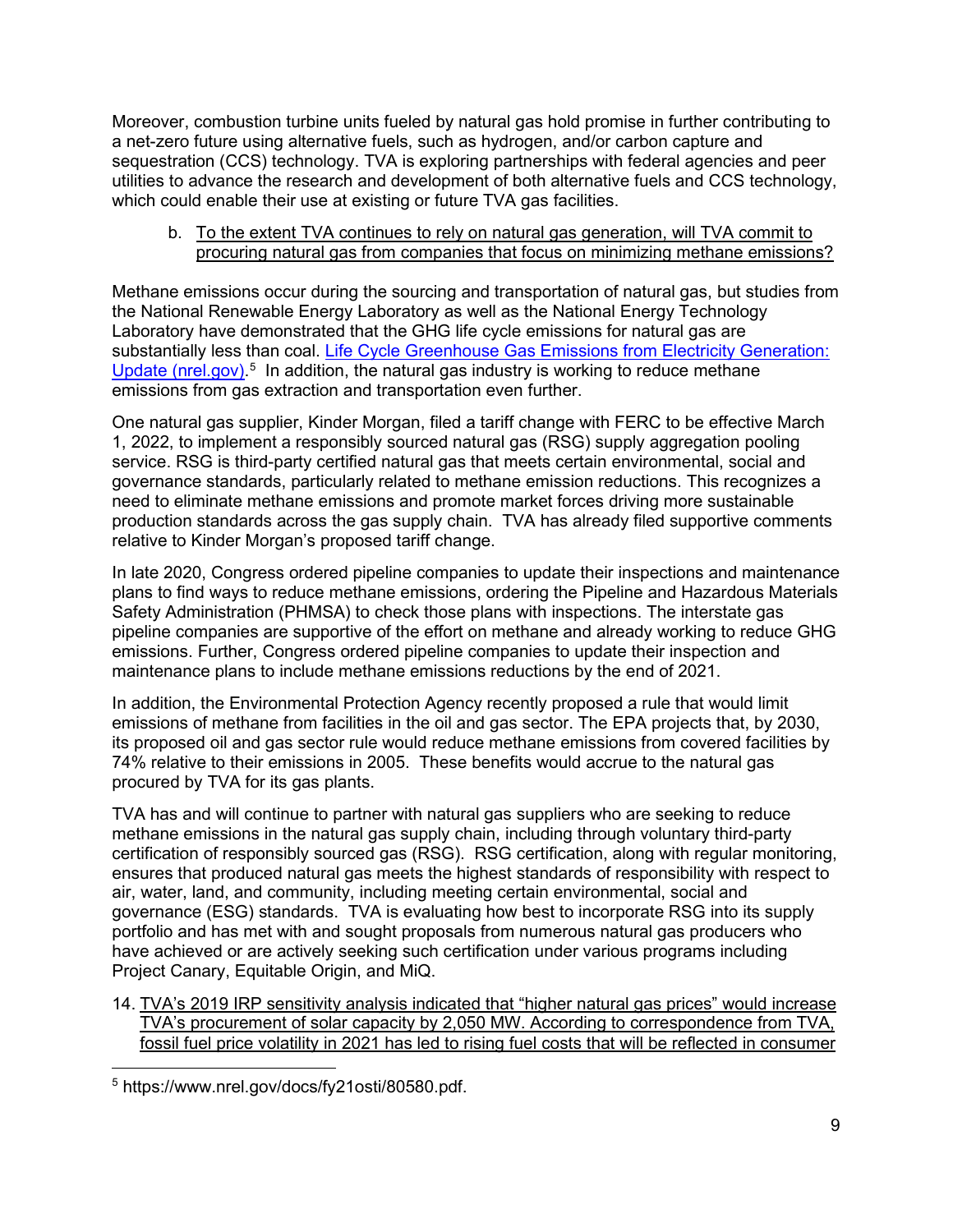bills. How will TVA account for the increased volatility of global fuel prices in deciding whether to deploy additional fossil-powered generation, including in its decision as to how to replace the Cumberland and Kingston coal plants?

TVA considers all elements of cost related to the construction and operation of a resource in system planning. When evaluating fuel cost, TVA uses a risk-informed range that accounts for variations in price and volatility. As fuel prices and fuel price volatility change, TVA will incorporate updated projections in exercising its least-cost planning mandate.

Over the past 15 years, TVA's portfolio has become increasingly diverse, which reduces the impact of any one variable on cost or reliability. While not immune to the effects of market fluctuations in the price of commodities that are critical to operations, TVA manages the overall impact of fuel price volatility to our customers through its portfolio diversity, fixed price commodity contracts, and other programs and processes. These efforts have collectively resulted in TVA achieving the lowest fuel expense per megawatt hour as compared to investorowned utility peers located in and around the southeastern region of the United States.

- 15. In 2019, this Committee requested TVA explain whether its participation in the Utility Air Resources Group (UARG) funded lobbying or litigation activities to defeat public health and welfare regulations. Although TVA denied that its funds were used for those purposes, a recent Evaluation Report from TVA's Office of the Inspector General (OIG) investigating the authority's participation in UARG was "unable to determine if [TVA] funds were used for lobbying or litigation."
	- a. Given the inconclusiveness of the OIG report, what safeguards or other measures has TVA adopted to ensure that ratepayer funds are not spent on lobbying or litigation opposing public health and welfare regulations?

#### **TVA's Board practices and future implementation of the OIG's recommendations will further ensure that ratepayer funds are not spent on activities prohibited by the TVA Board.**

The TVA Membership in External Organizations Board Practice permits TVA's membership in outside organizations so long as TVA funds are not used for lobbying or litigation on behalf of TVA without TVA's express authorization. To ensure compliance with this Board Practice, TVA includes in its membership agreements with these organizations a provision that specifically prohibits the use of TVA funds for lobbying or litigation. These external organizations do not administratively segregate funds. Consequently, in the final report on its investigation, the OIG stated:

We found no evidence TVA was out of compliance with the TVA Membership in External Organizations Board Practice. We did not identify any evidence of direct lobbying or litigation on behalf of TVA; however, the external organizations do not administratively segregate TVA funds, so we were unable to determine if funds were used for lobbying or litigation. We found all contracts or membership agreements contained required language limiting the use of TVA funds for prohibited activities such as litigation or lobbying; however, TVA does not have a contract or membership agreement with one of the six external organization.

The OIG also stated, "We did not identify any litigation activities on behalf of TVA by any of the three organizations that engaged in such representation" and "[w]e found no documents